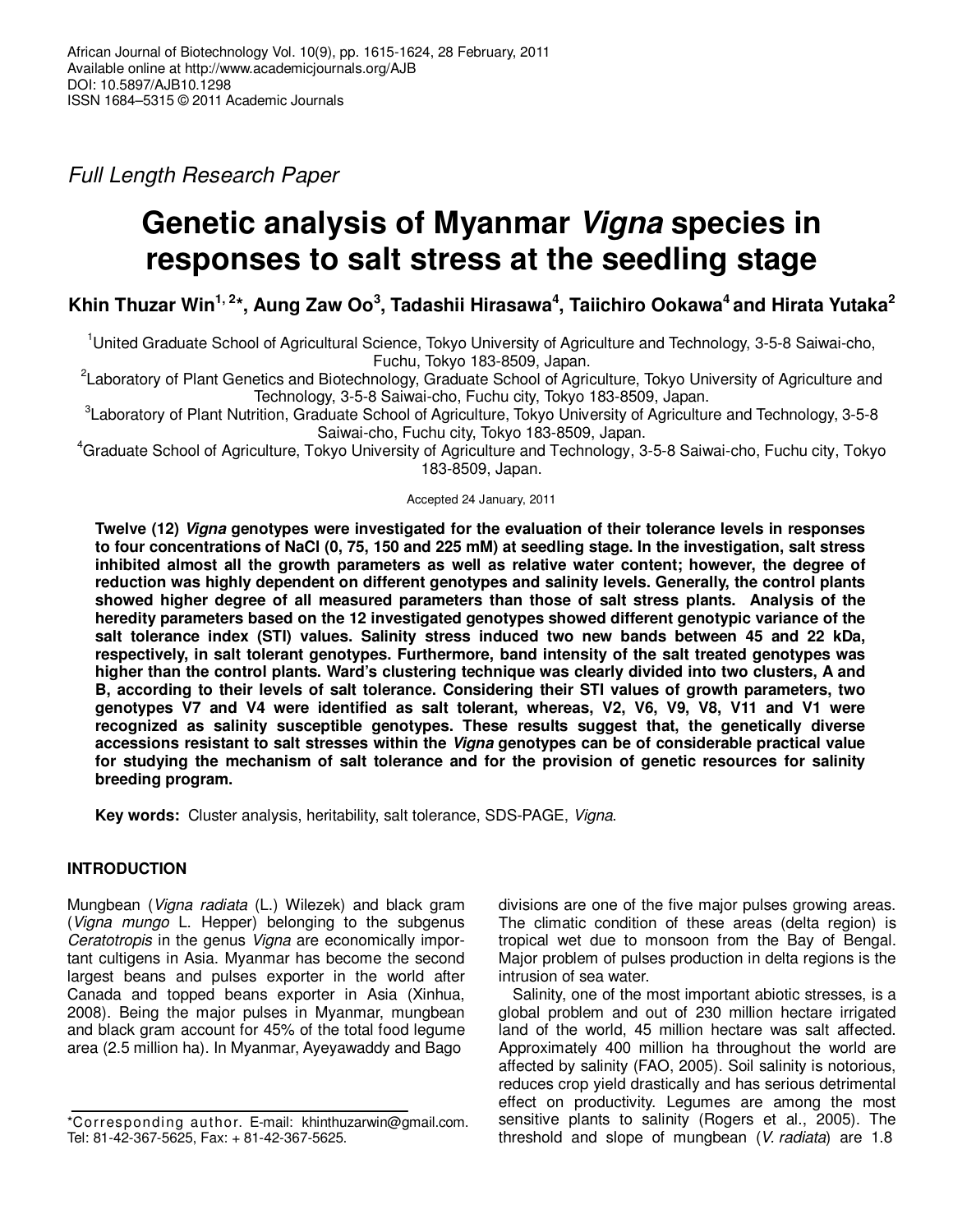$dSm^{-1}$  and 20.7% per  $dSm^{-1}$  of saturated soil extract (ECe), respectively (Maas, 1990). Salt stress can affect plant height, plant survival and affect the capacity of plants to collect water and nutrients (Jaleel et al., 2007). Every aspect of the morphological, physiological and biochemical pathway is strongly related with soil salinity which affects plants yield. Limited knowledge of heritability and the genetic mode of salinity tolerance had resulted in slower progress in crop improvement for salt tolerance because few studies have yet been conducted in these areas. This study analyzed the heredity parameters of 12 Vigna genotypes based on their STI values which are the ratios between the observed values with and without salt treatment. It is an indicator of salt tolerance in many crops and can be used as a reliable criterion for ranking genotypes for their salinity tolerance. In this study, critical information about salt tolerance in different cultivars of Vigna accessions was obtained based on the comparison of genetic parameters. There are multiple genes that seem to act in concert to increase NaCl tolerance and certain proteins involved in salinity stress protection have been recognized (Bohnert and Jensen, 1996; Hare et al., 1996). Biochemical genetic marker such as SDS-PAGE was substantially involved in drought and salinity stresses (Rahman et al., 2007).

In order to make effective utilization of salt affected soils, it is necessary to select ideal legume genotypes, which may be tolerant to salt stress and produce substantial yield under saline environment. Shannon (1997) reported that considerable inter- and intra-crop diversity in salt tolerance emphasizes the need to identify crop genotypes that are adaptable to saline conditions. The most common approach to identify sources of variability for salt tolerance breeding has been investigation among primitive cultivars, landraces, wild species and world collections for those which exhibit characteristics for salt tolerance. It is believed that V. radiata var. sublobata and V. mungo var. silvestris are ancestors of mungbean and black gram, respectively (Arora et al., 1973; Chandel, 1984; Miyazaki, 1982). Myanmar has the huge potential for legume production through sustainable use of wide genetic resources which have tolerance to abiotic and biotic stress on potential land. This study is the first report on the determination of genetic analysis of salt tolerance among the Myanmar Vigna genotypes collected over a wide geographical range at seedling stage. Although, the salt tolerance level depends on the different growth stage, screening and selection for any characters are desired at the earliest developmental stage if possible (Murillo-Amador et al., 2001). The objective of this study was to find the salt tolerance levels of twelve (12) Vigna genotypes at different levels of NaCl concentration.

#### **MATERIALS AND METHODS**

#### **Plant materials**

A pot experiment was conducted to assess the different levels of

salt tolerance among the Vigna genotypes at different levels of salt concentration. Twelve (12) Vigna genotypes including 5 accessions each of mungbean (Vigna radiata), black gram (Vigna mungo) and one each of their wild relatives, V. radiata var. sublobata and V. mungo var. silvestris were used in this study (Table 1). The Vigna genotypes used in this study included genetically distinct approved varieties and promising advanced lines obtained from seed bank, Myanmar. Furthermore, all these genotypes have been widely cultivated in Myanmar. Seeds were surface sterilized using 70% ethanol for 2 min. Then, seeds were rinsed thoroughly in sterilized water. Ten seeds were sown in each earthen pot (18 x 20 cm) filled with commercial peat soil. They were germinated in a green house located at Tokyo University of Agriculture and Technology, under natural conditions; a daytime temperature of 24 to 30°C. Thinning was done one week after crop emergence leaving 5 seedlings per pot. At the appearance of the first trifoliate leaf, seedlings were subjected to salt stress by the addition of 0, 75, 150 and 225 mM NaCl for 21 days. There were three replications per NaCl treatment and the control (no treatment with NaCl, using tap water).

#### **Growth measurement**

After 21 days of treatment application, the data were collected. Each individual plant was measured for its shoot length, root length, plant height and leaf number. The leaf area was determined with an automatic area meter (AAM-8, Hayashi Denko Co., Japan). Shoot and root fresh weight was determined and plant was subjected to oven drying (70°C for 72 h) to the get dry weight.

#### **Chlorophyll content**

After 21 days of stress, the relative chlorophyll content of the second leaf was measured using a SPAD (Soil plant analysis development) analyzer (Minolta, by Hydro Agri, Dülmen, Germany) which measures transmission of wavelengths absorbed by chlorophylls in intact leaves (mid position). Each replication was measured 30 times and the mean value was used for analysis.

#### **Measurement of plant water status**

Leaf water relations were measured after 21 days of treatment application. Relative water content (RWC) and water uptake capacity (WUC) were readily determined by obtaining the fresh weight or field weight of fresh leaf (the second leaf) and then, measuring its turgid weight after equilibration (floating tissue on water or placing it on water-saturated polyurethane foam in a moist chamber) for a prescribed period of time. The same tissue was oven-dried to a constant weight and the leaf water statuses were determined by using the following equations;

Relative water content (RWC %) = [(fresh weight – dry weight) **⁄** (turgid weight – dry weight)] x 100

Water uptake capacity (WUC) = Turgid weight – fresh weight **⁄** dry weight

#### **Salt tolerance index (STI)**

Following Zeng et al. (2002), all the data were converted to salt tolerance indices before the cluster analysis to allow comparisons among the genotypes for salt tolerance by using the measured growth parameters. A salt tolerance index was defined as the observation at salinity divided by the average of the controls.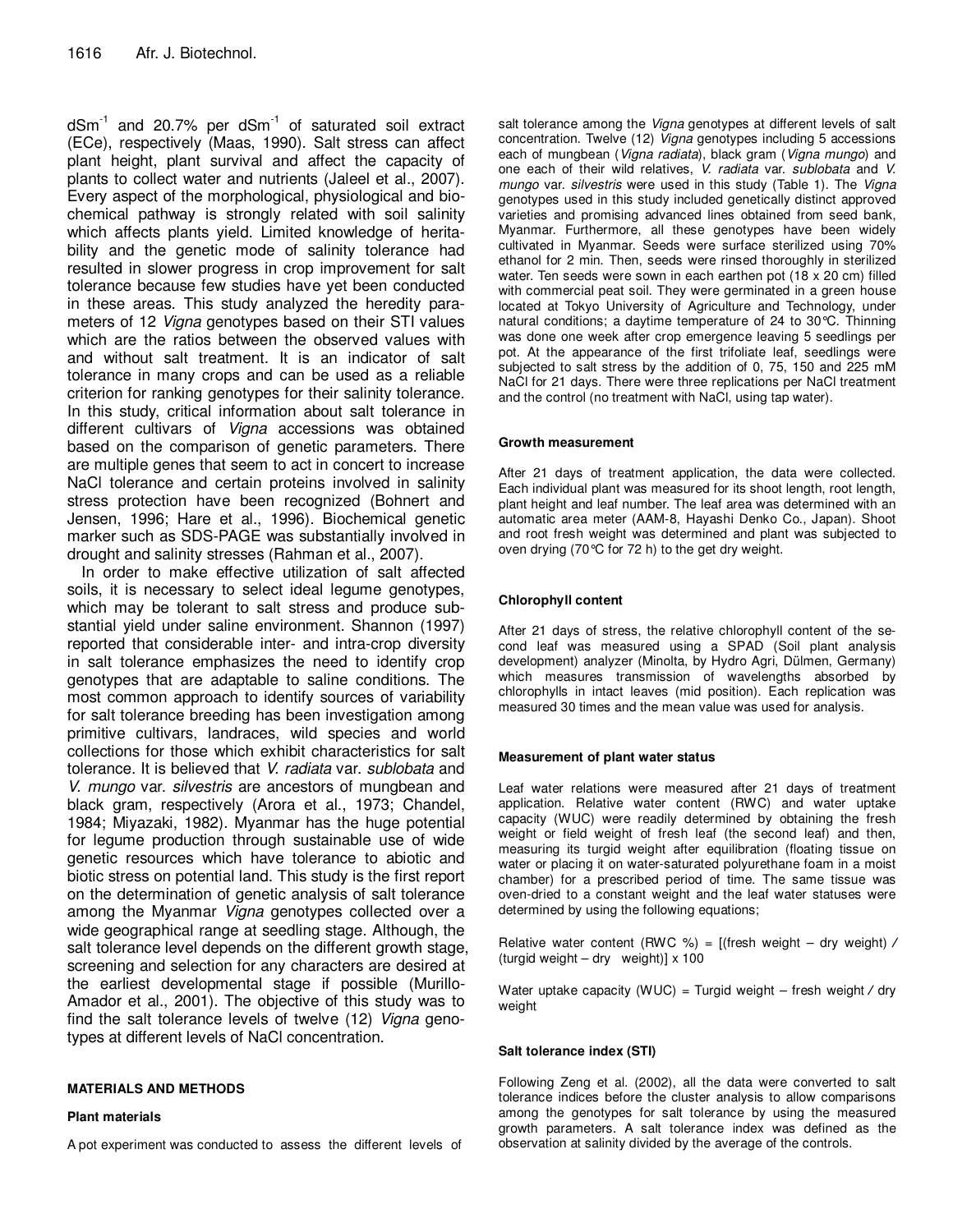| <b>Name</b>    | <b>Cultivar name</b>                   | Code no. | Origin                                                                   |
|----------------|----------------------------------------|----------|--------------------------------------------------------------------------|
| V <sub>1</sub> | Yezin 6 (V. radiata)                   | 004180   | Myanmar                                                                  |
| V2             | Yezin 9 (V. radiata)                   | 004182   | Myanmar                                                                  |
| V3             | Yezin 2 (V. radiata)                   | 004143   | Myanmar                                                                  |
| V4             | VC5805A (V. radiata)                   | 004183   | Myanmar                                                                  |
| V5             | Local (Sagaing) ( <i>V. radiata</i> )  | 7666     | Myanmar                                                                  |
| V6             | V. radiata (Var. sublobata)            | 107875   | National Institute of Agricultural Science (NIAS), Japan (India origin)  |
| V <sub>7</sub> | U Taung-2 (V.mungo)                    | 003917   | Myanmar                                                                  |
| V8             | Mut Pe Khaing To (V. mungo)            | 003919   | Myanmar                                                                  |
| V9             | Mut Pe Lone Gyi (V. mungo)             | 003920   | Myanmar                                                                  |
| V10            | Min Hla Tun (local) ( <i>V.mungo</i> ) | 003935   | Myanmar                                                                  |
| V11            | Min Hla Lone Gyi (V. mungo)            | 007341   | Myanmar                                                                  |
| V12            | V. mungo (Var. silvestris)             | 107874   | National Institute of Agricultural Science (NIAS), Japan (India origin)4 |

**Table 1.** Cultivar name and origin of V.radiata, V. mungo and their wild relatives.

#### **Estimation of genetic parameters for STI values**

Genetic parameters for STI values were estimated by using the following formulae (Singh and Chaudhary, 1977);

Genotypic coefficient variation (GCV %) = genetic variance (8g2) / total mean value ( $\bar{x}$ ) Phenotypic coefficient variation (PCV %) =  $\sqrt{\delta p^2}/\bar{x}$ Phenotypic variance = genetic variance  $(\delta g2)$  + environmental variance  $(\delta e2)$ Broad heritability  $(h2 \%) = (8g2) / (8p2)$ Genetic gain =  $i\sqrt{(\delta p2)}\sqrt{h2}$ ; Relative genetic gain =  $t\sqrt{(\delta p2)}\sqrt{h2}/\bar{x}$ 

#### **SDS-PAGE analysis**

Protein extraction was performed using upper young leaves from the treated plants. Protein electrophoresis and SDS polyacrylamide gel electrophoresis was performed in 12% acrylamide slab gels according to Laemmli (1970). For gel analysis, gel was photographed, scanned and analyzed using Gel Doc 2000 Bio Rad system.

#### **Statistical analysis of data**

All analyses were completely randomized. Data were analyzed statistically following the ANOVA technique to determine the effects of the treatments. Ward's minimum variance clustering method was used to classify accessions into discrete clusters (Romersburg, 1988).

# **RESULTS**

# **Effect of salt stress on morphological traits**

The growth parameters of the 12 Vigna genotypes exhibited differential responses to different levels of the imposed salinity stress in this study. Generally, plant height, leaf number, shoot and root length, chlorophyll content, shoot and root fresh weight, shoot and root dry weight and leaf area decreased with increasing salinity. Shoot and root fresh weights of the control plants were commonly higher than those for salt stress plants. Compared with the control plants, relatively higher amounts of shoot fresh weight was observed in V4, V7 and V5. Varieties V4, V7 and V11 showed higher amounts of root fresh weight among the 12 varieties at different levels of NaCl. Chlorophyll contents of leaves were significantly responsive to different levels of salt stress in all genotypes. Salinity stress on root dry weight was sharper than those of the shoot dry weight in all genotypes. The relative salt tolerance indices (STI) for all the measured parameters varied among the genotypes (Table 2). Salt tolerance index value of plant height ranged from 0.93 to 0.62, at low salinity and from 0.80 to 0.40 at the highest salinity. At low salinity, reduction of chlorophyll content was not shown significantly, but it varied significantly from 0.90 to 0.65 at the highest salinity among the genotypes. Salt tolerance indices ranged from 0.94 to 0.44 for shoot fresh weight and from 0.88 to 0.48 for root fresh weight at low salinity and from 0.73 to 0.23 for shoot fresh weight and from 0.74 to 0.21 for root fresh weight at the highest salinity.

# **Effect of salt stress on leaf water status**

The effect of salt stress on leaf water status varied with cultivars and the parameters measured (Figure 1). The relative water contents (RWC) were decreased in the leaves of Vigna accessions grown at a high salinity when compared with the unstressed control plants. All cultivars showed similar RWC in each control (0% NaCl). Under the highest salinity stress, V12 showed the highest RWC, while V3 was observed as the lowest. As opposite to RWC, water uptake capacities (WUC) were increased by increasing salinity in all treatments (Figure 1b).

# **Heredity parameters of the STI values**

In order to compare the behavior of genetic heritability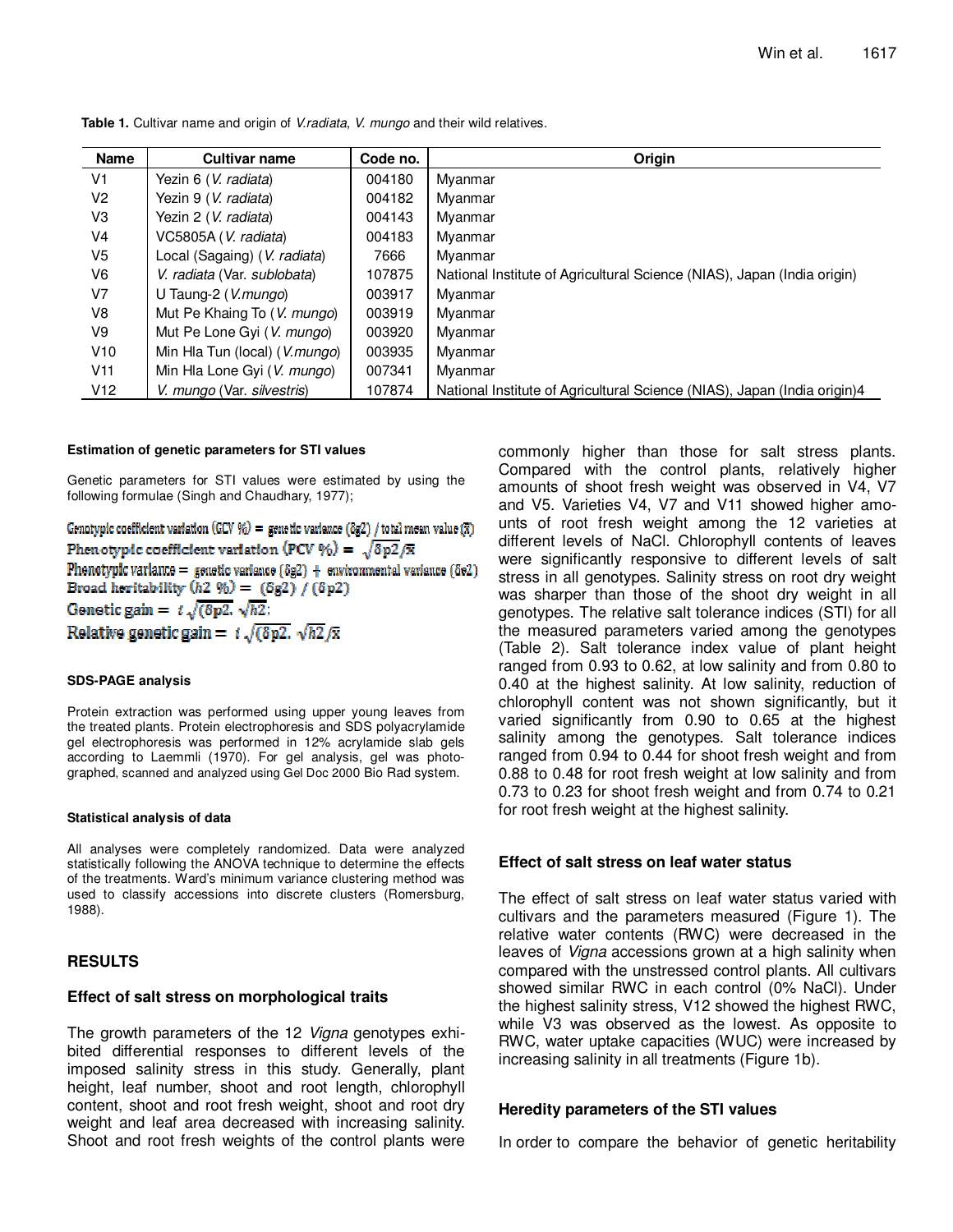|                           | <b>Salinity</b> | Plant  | Leaf   | Root   | <b>Shoot</b> | Chlorophyll | Root   | <b>Shoot</b> | Root   | <b>Shoot</b> | Leaf |
|---------------------------|-----------------|--------|--------|--------|--------------|-------------|--------|--------------|--------|--------------|------|
| Genotype                  | levels          | height | number | length | length       | content     | fresh  | fresh        | dry    | dry          | area |
|                           | (mM NaCl)       |        |        |        |              |             | weight | weight       | weight | weight       |      |
| V <sub>1</sub>            | 75              | 0.71   | 0.83   | 0.99   | 0.78         | 0.94        | 0.68   | 0.49         | 0.61   | 0.41         | 0.54 |
|                           | 150             | 0.67   | 0.78   | 0.81   | 0.72         | 0.85        | 0.38   | 0.37         | 0.56   | 0.41         | 0.48 |
|                           | 225             | 0.62   | 0.67   | 0.91   | 0.65         | 0.86        | 0.25   | 0.32         | 0.34   | 0.36         | 0.45 |
| V <sub>2</sub>            | 75              | 0.91   | 0.69   | 0.74   | 0.75         | 1.01        | 0.48   | 0.86         | 0.60   | 0.93         | 0.52 |
|                           | 150             | 0.86   | 0.65   | 0.59   | 0.60         | 0.86        | 0.43   | 0.78         | 0.43   | 0.71         | 0.43 |
|                           | 225             | 0.58   | 0.62   | 0.55   | 0.43         | 0.68        | 0.45   | 0.47         | 0.38   | 0.40         | 0.31 |
| V3                        | 75              | 0.93   | 0.81   | 0.98   | 0.90         | 0.99        | 0.59   | 0.50         | 0.85   | 0.95         | 0.70 |
|                           | 150             | 0.78   | 0.74   | 0.71   | 0.86         | 0.90        | 0.42   | 0.37         | 0.71   | 0.55         | 0.59 |
|                           | 225             | 0.66   | 0.59   | 0.80   | 0.65         | 0.90        | 0.31   | 0.44         | 0.57   | 0.44         | 0.45 |
| V <sub>4</sub>            | 75              | 0.84   | 1.17   | 0.80   | 0.96         | 1.00        | 0.80   | 0.94         | 0.94   | 1.17         | 0.93 |
|                           | 150             | 0.73   | 0.75   | 0.79   | 0.81         | 0.94        | 0.77   | 0.78         | 0.83   | 0.83         | 0.90 |
|                           | 225             | 0.72   | 0.67   | 0.78   | 0.75         | 0.87        | 0.74   | 0.65         | 0.78   | 0.73         | 0.80 |
| V <sub>5</sub>            | 75              | 0.87   | 0.77   | 0.99   | 0.85         | 0.99        | 0.76   | 0.73         | 0.89   | 1.00         | 0.37 |
|                           | 150             | 0.85   | 0.62   | 0.92   | 0.81         | 0.96        | 0.41   | 0.56         | 0.71   | 0.74         | 0.22 |
|                           | 225             | 0.80   | 0.62   | 0.75   | 0.79         | 0.86        | 0.47   | 0.50         | 0.58   | 0.70         | 0.26 |
|                           | 75              | 0.89   | 0.86   | 0.71   | 0.73         | 0.96        | 0.66   | 0.78         | 0.60   | 0.59         | 0.89 |
| V6                        | 150             | 0.77   | 0.73   | 0.66   | 0.46         | 0.92        | 0.63   | 0.62         | 0.56   | 0.56         | 0.48 |
|                           | 225             | 0.63   | 0.62   | 0.60   | 0.39         | 0.85        | 0.47   | 0.48         | 0.48   | 0.49         | 0.39 |
| V7                        | 75              | 0.85   | 0.75   | 0.92   | 0.88         | 1.01        | 0.88   | 0.92         | 0.88   | 1.05         | 0.82 |
|                           | 150             | 0.76   | 0.69   | 0.90   | 0.81         | 0.99        | 0.84   | 0.81         | 0.72   | 0.95         | 0.76 |
|                           | 225             | 0.68   | 0.63   | 0.72   | 0.81         | 0.80        | 0.72   | 0.73         | 0.67   | 0.83         | 0.71 |
| ${\vee}8$                 | 75              | 0.62   | 0.78   | 0.76   | 0.59         | 0.94        | 0.65   | 0.47         | 0.50   | 0.43         | 0.53 |
|                           | 150             | 0.55   | 0.73   | 0.68   | 0.51         | 0.90        | 0.47   | 0.45         | 0.47   | 0.42         | 0.34 |
|                           | 225             | 0.40   | 0.64   | 0.55   | 0.43         | 0.79        | 0.22   | 0.27         | 0.26   | 0.26         | 0.26 |
| $\vee\!\!\!\!\!\!\!\!\!9$ | 75              | 0.74   | 0.85   | 0.67   | 0.75         | 0.93        | 0.62   | 0.53         | 0.51   | 0.71         | 0.59 |
|                           | 150             | 0.72   | 0.64   | 0.61   | 0.69         | 0.91        | 0.47   | 0.52         | 0.33   | 0.51         | 0.60 |
|                           | 225             | 0.60   | 0.57   | 0.47   | 0.56         | 0.84        | 0.28   | 0.40         | 0.32   | 0.52         | 0.35 |
| V10                       | 75              | 0.83   | 0.75   | 0.95   | 0.85         | 1.01        | 0.65   | 0.68         | 0.68   | 0.93         | 0.47 |
|                           | 150             | 0.81   | 0.64   | 0.91   | 0.69         | 0.94        | 0.61   | 0.56         | 0.44   | 0.63         | 0.24 |
|                           | 225             | 0.66   | 0.63   | 0.74   | 0.65         | 0.89        | 0.41   | 0.45         | 0.41   | 0.47         | 0.24 |
| V11                       | 75              | 0.62   | 0.78   | 0.96   | 0.73         | 1.01        | 0.85   | 0.59         | 0.89   | 0.64         | 0.47 |
|                           | 150             | 0.61   | 0.66   | 0.88   | 0.68         | 0.93        | 0.66   | 0.47         | 0.49   | 0.43         | 0.37 |
|                           | 225             | 0.46   | 0.60   | 0.78   | 0.59         | 0.88        | 0.39   | 0.33         | 0.17   | 0.28         | 0.24 |
| V12                       | 75              | 0.77   | 0.94   | 0.88   | 0.65         | 0.96        | 0.56   | 0.44         | 1.03   | 0.97         | 0.86 |
|                           | 150             | 0.69   | 0.66   | 0.79   | 0.65         | 0.90        | 0.54   | 0.45         | 0.86   | 0.78         | 0.26 |
|                           | 225             | 0.52   | 0.51   | 0.70   | 0.56         | 0.65        | 0.21   | 0.23         | 0.32   | 0.30         | 0.28 |

**Table 2.** Salt tolerance indices of agronomic parameters in 12 Vigna species under different salinity levels.

parameters between the treatment with and without salt stress, estimation of the heredity parameters of STI values for 12 traits in 12 Vigna accessions at 75 mM of NaCl was observed (Table 3). High genotypic coefficient of variation (GCV %) were observed in plant height, shoot fresh weight and shoot length, whereas, shoot dry weight, chlorophyll content and leaf number showed low genotypic coefficient of variation. The value of the phenotypic coefficient of variation (PCV %) varied from 90.23 (plant

height) to 23.10 (shoot dry weight). The higher value of heritability means more heterogeneous and higher variability of the population. The highest broad heredity of STI values were observed in plant height, chlorophyll content, root length, leaf area, shoot fresh weight and root dry weight. The genetic gains were calculated at a selection intensity of 10 and 50% for all the measured parameters. The genetic gain  $(K_{0.01})$  calculated from (selection-population mean) plant height was 1.50 and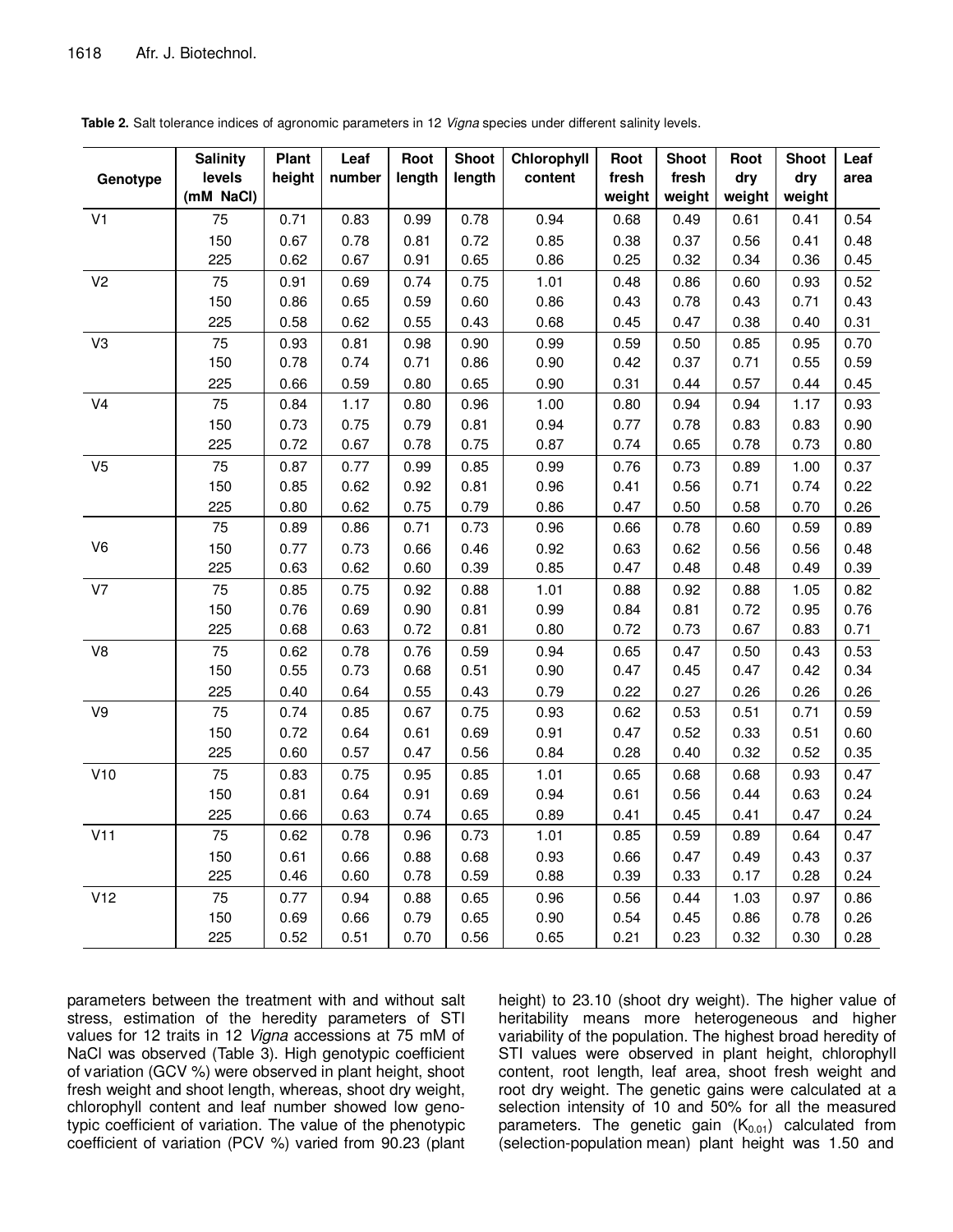

Figure 1. Effect of salinity stress on leaf water status; (A) relative water content %; (B), water uptake capacity of 12 Vigna genotypes.

0.31 in shoot dry weight.

# **Cluster analysis based on the STI values**

Ward's clustering technique clearly defined the cluster based on the 12 measuring parameters at different levels of salinity. Cluster analysis for 12 Vigna accessions based on STI values at different salinity levels was illustrated by the dendrogram (Figure 2). All the Vigna accessions studied were grouped into mainly two groups; A and

B, on the basis of Ward's distance ranges. The latter was further divided into two sub-clusters; B1 and B2. The cluster A was composed of 2 genotypes and that of cluster B consisted of 10 genotypes. According to the reduction percentage in the 12 Vigna genotypes' parameters, clustering analysis showed that V9, V6, V2, V8, V11 and V1 grouped in sub-clusters B2 had reduction in some parameters as a result of salt stress, whereas, V4 and V7 (group A) showed the highest values of all the measured parameters at different levels of salinity. In group B, genotypes V10, V5, V12 and V3 of the sub-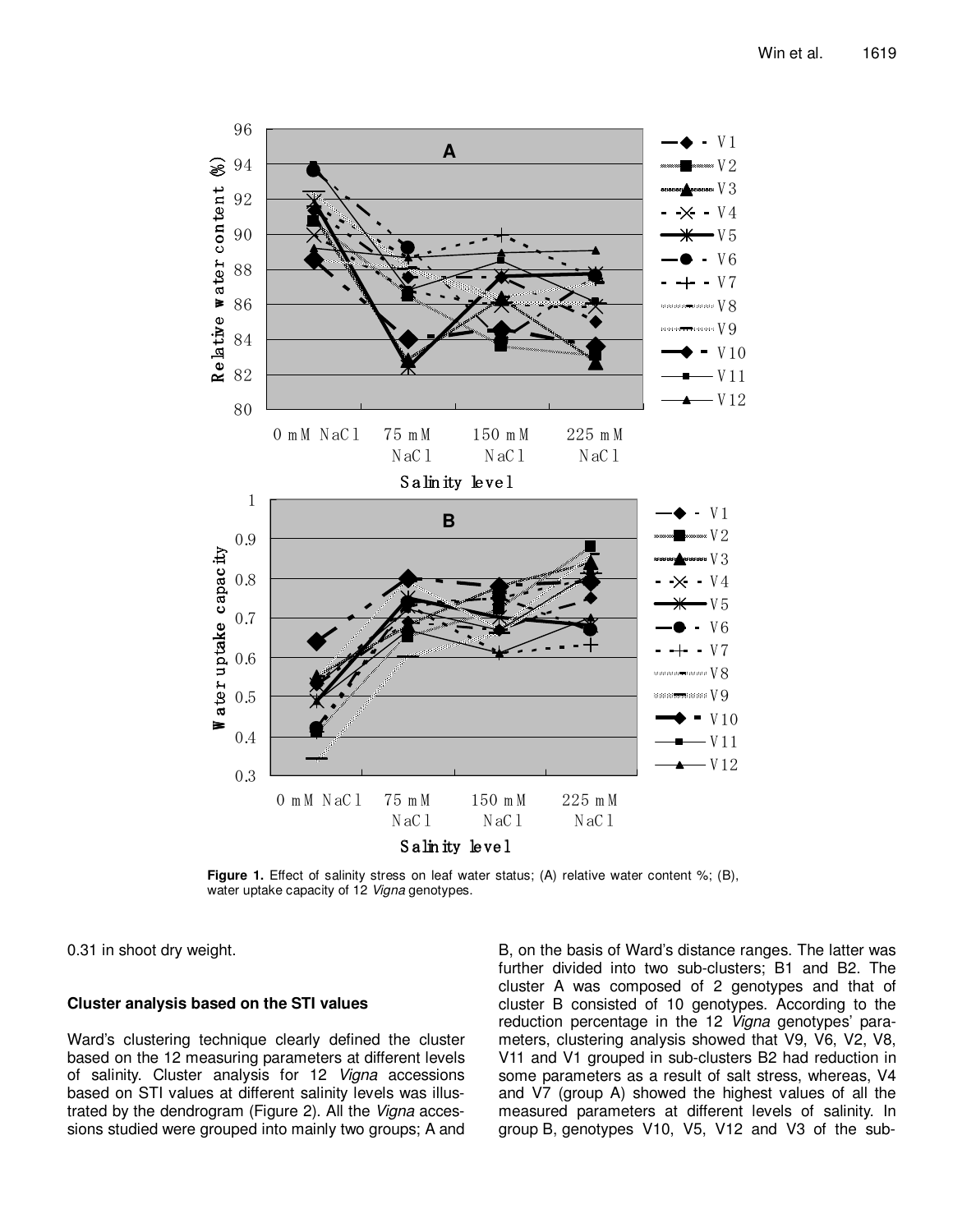|                     | Mean | Range         | $h^2\%$ | GCV(%) | <b>PCV (%)</b> | Gg                |                   | <b>RGg</b>        |                   |
|---------------------|------|---------------|---------|--------|----------------|-------------------|-------------------|-------------------|-------------------|
| <b>Trait</b>        |      |               |         |        |                | $k_{0.05} = 2.06$ | $K_{0.01} = 2.64$ | $k_{0.05} = 2.06$ | $K_{0.01} = 2.64$ |
| Plant height        | 0.80 | $0.61 - 0.92$ | 79.07   | 80.23  | 90.23          | 1.17              | 1.50              | 1.46              | 1.88              |
| Leaf no.            | 0.84 | $0.69 - 1.16$ | 68.85   | 24.40  | 29.40          | 0.35              | 0.44              | 0.41              | 0.53              |
| Root length         | 0.86 | $0.67 - 0.99$ | 75.00   | 25.48  | 29.41          | 0.39              | 0.50              | 0.45              | 0.58              |
| Shoot length        | 0.79 | $0.59 - 0.96$ | 67.50   | 36.03  | 43.85          | 0.48              | 0.61              | 0.60              | 0.78              |
| Chlorophyll content | 0.98 | $0.93 - 1.01$ | 79.41   | 23.71  | 26.61          | 0.42              | 0.54              | 0.43              | 0.55              |
| Root fresh weight   | 0.68 | $0.48 - 0.88$ | 64.42   | 29.04  | 35.11          | 0.32              | 0.41              | 0.48              | 0.61              |
| Shoot fresh weight  | 0.66 | $0.44 - 0.95$ | 72.57   | 54.00  | 63.38          | 0.62              | 0.80              | 0.94              | 1.21              |
| Root dry weight     | 0.75 | $0.50 - 1.03$ | 71.93   | 27.00  | 31.83          | 0.35              | 0.45              | 0.47              | 0.60              |
| Shoot dry weight    | 0.81 | $0.40 - 1.17$ | 62.86   | 18.31  | 23.10          | 0.24              | 0.31              | 0.29              | 0.38              |
| Leaf area per plant | 0.64 | $0.37 - 0.93$ | 75.00   | 29.65  | 34.23          | 0.33              | 0.43              | 0.52              | 0.67              |
| <b>RWC</b>          | 0.95 | $0.82 - 1.03$ | 57.01   | 25.99  | 34.43          | 0.30              | 0.38              | 0.31              | 0.40              |
| <b>WUC</b>          | 1.46 | $1.12 - 2.18$ | 69.09   | 26.70  | 32.13          | 0.46              | 0.58              | 0.31              | 0.40              |

**Table 3.** Estimation of heredity parameters for salt tolerance indices for different traits in 12 Vigna genotypes at 75 mM salinity levels.



Figure 2. Dendrogram of the 12 Vigna genotypes clustered using salt tolerance indices of Ward's distances.

cluster B1 had intermediate level of salt resistance and were regarded as moderate.

### **Changes in protein profiles**

The electrophoretic patterns of Vigna accessions studied in this investigation were used to detect the differentiation among the accessions and the treatments of NaCl. The pattern bands of 45 kDa on the gels were stained more intensely in all the Vigna accessions studied (Figure 3). Salinity stress induced 2 new bands between 45 and 22 kDa, respectively in salt tolerant genotypes (V4 and V7) and some moderate genotypes (V12). No new band was detected between the controls and salt treated plants of salt sensitive genotypes (V9). Besides, band intensity of the salt treated genotypes was higher than the control plants in all genotypes.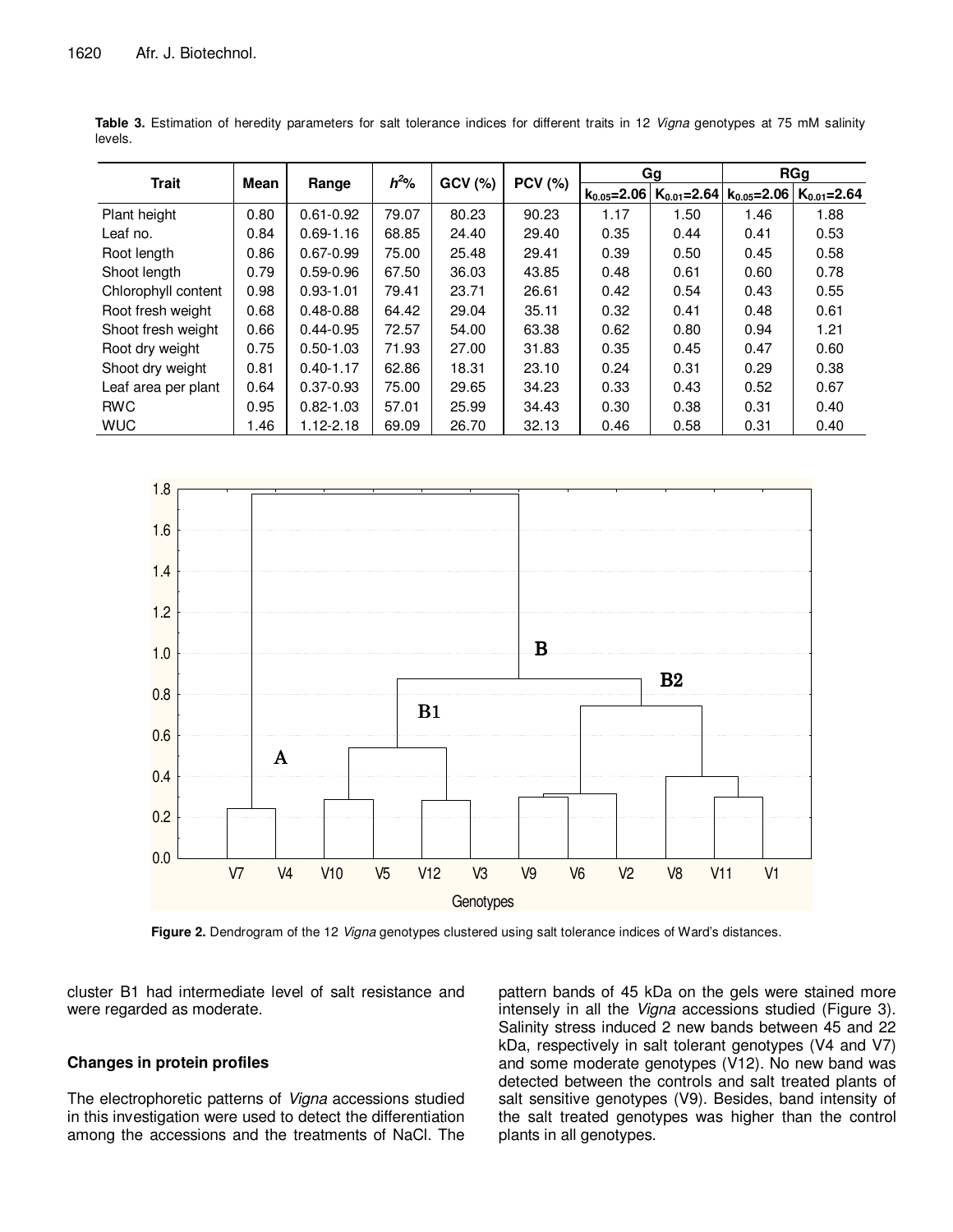

Figure 3. Protein profile of the control and salt treated Vigna genotypes. (A) and (B) salt tolerant genotypes;(C) ,moderate genotypes; (D), salt sensitive genotypes.

# **DISCUSSION**

Salt tolerance of crops may vary with their growth stage (Mass and Grieve, 1994). Some grain and legume crops such as sorghum, maize, barley, rice, cowpea and wheat, are salinity tolerant at germination, but sensitive at the seedling and early vegetative growth stages, but again become tolerant at maturity (Akbar and Yabuno, 1977; Ashraf, 1994). It is a good reason to screen the germplasm accessions and breeding material for salt tolerance where the plant is only sensitive at one particular growth stage. The twelve (12) genotypes of Vigna displayed distinct responses to a prolonged salt stress. The three salinity levels retarded markedly plant height, leaf number, shoot length, root length, chlorophyll content, shoot fresh weight, root fresh weight, root dry weight, shoot dry weight and leaf area, as well as the percentage of water content of Vigna plants. This research was in agreement with the works of other researchers who stated that a progressive gradual decrease in seed germination, plant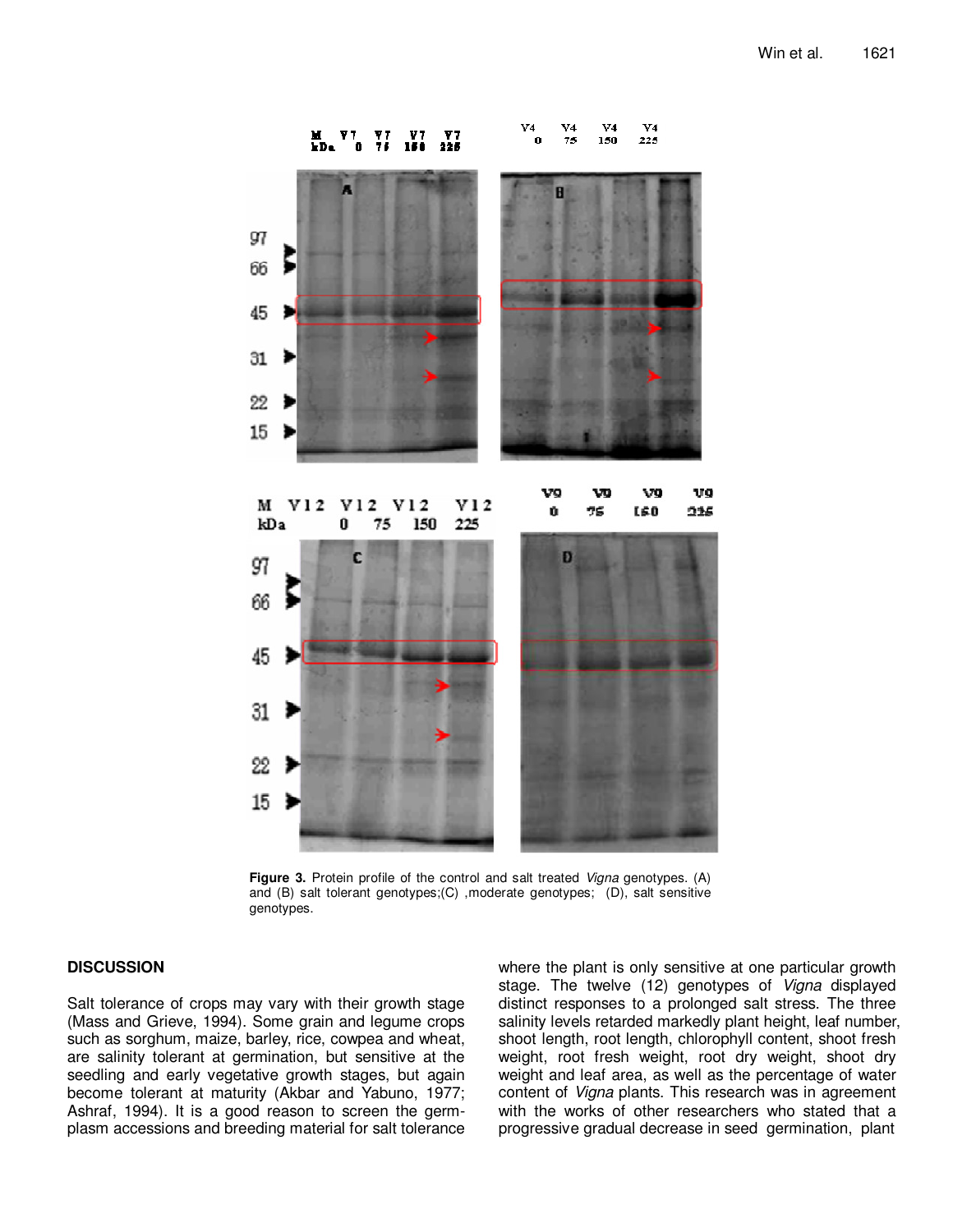height, shoot and root length, dry matter, biomass, root, stem and leaf weights were observed with progressive increase in salinity stress of mungbean plant (Misra et al., 1996; Maity et al., 2000; Misra and Dwivedi, 2004; Rabie, 2005; Raptan et al., 2001; Yupsanis et al., 2001). In this study, the different degree of salinity tolerances among the 12 Vigna accessions at the three levels of NaCl confirmed the significant differences among the *Vigna* accessions in all the growth parameters. Varieties differ considerably in their susceptibilities to salinity (Castro and Sabado, 1977). The presence of variation in salt tolerance had been reported in different crops; in wheat (Ashraf and Shahbaz, 2003; El-Hendawy et al., 2005; Ali et al., 2007), tomato (Turhan et al., 2009; Alian et al., 2000), green gram (Misra and Dwivedi, 2004) cowpea (Murillo-Amador et al., 2006), pepper (Aktas et al., 2006) and rice (Mohammadi-Nejad et al., 2008; Bhowmik et al., 2009). At higher level of salinity (225 mM), chlorophyll content of all genotypes showed serious decrease symptoms. The decrease of chlorophyll content by salt stress has been well recognized in many plants (Hernandez et al., 1995; Mitsuya et al., 2002; Hasan et al., 2005) and was considered as one of the indicators of salinity stress (Chen et al., 1998). In this study, RWC dramatically was decreased and WUC increased when NaCl was applied at different rates. Similar results were reported by Kabir et al. (2004). The decreased RWC under saline condition was also reported by Nandwal et al. (2000) in mungbean. It was suggested that the increase of water uptake capacity under the salt stress, promoted the plant that has been suffering water stress at a greater degree. The low solute potential in the cell sap might pull more water to reach turgidity under saline condition. Two major factors might be involved in soil-water salinity which inhibits plant growth and development. Firstly, salt particles reduce the capacity of water potential in the cell sap and this leads to slower growth and development. Secondly, salt concentration inside the plant cell causes toxicity effect which retards plant growth. Plants initially adjust to saline conditions by decreasing tissue water content through osmotic adjustment (Marschner, 1995). Therefore, water status is highly sensitive to salinity and is dominant in determining the plant responses to stress (Stepien and Klobus, 2006).

Knowledge of the genetic variability of traits is greatly important and essential for selection and breeding in crop improvement. In this study, plant height, shoot fresh weight and shoot length showed high genotypic coefficient of variation and relative genetic gains. Breeding and selection for these traits is feasible for the stability of salt tolerant cultivars to pass them into generation to generation. The quantification of the variability and estimates of genetic parameters are highly important, since they reveal more about the genetic structure of a population, aiding in appropriate decisions making on the selection methods to be chosen. In contrast, root length, root dry and chlorophyll content were observed as low genotypic and phenotypic variances but high heredity.

Mistrol et al. (2004) stated that the genotypic coefficient of variation (GCV %), which express the amount of genetic variation in percentage of the general mean, are of great importance for genetic improvement programs. Exploitation of natural genetic variations, either through direct selection in stressful environments or through the mapping of quantitative trait loci (QTLs – regions of a genome that are associated with the variation of a quantitative trait of interest) is one of the basic genetic approaches that are currently being used to improve stress tolerance (Foolad, 2004; Flowers, 2004; Lindsay et al., 2004). The twelve (12) Vigna genotypes expressing wide range of genotypic variance of STI value based on analysis of the heredity parameters will provide the practicable and theoretical values for breeding of salt tolerant cultivars in Vigna genotypes.

Salt stress, increased protein bands intensity and induced some new bands. It is believed that stress-induced proteins allow plants to make biochemical and structural adjustment that enable them to cope with the stress conditions (Ricard et al., 1996). However, proteins produced under salt stress are not always associated with salt tolerance. It is suggested that stress protein could be used as important molecular markers for the improvement of salt tolerance using genetic engineering techniques (Pareek et al., 1997). The salt induced protein bands detected varied among the crops, for example 26 kDa in tobacco (Singh et al., 1987), 22 kDa in radish (Lopez et al., 1994), 54 kDa and 23-24 kDa in finger millet (Uma et al.,1995), etc. In this investigation, salt induced bands were found between 22 and 45 kDa in salt tolerant and some moderate genotypes. Ashraf and Harris (2004) also stated that, the most prominent was the induction of a 25 kDa protein and an increase in the amount of a 33 kDa protein. The results indicated that increasing of protein band patterns exposed to salt stress was relatively genotype dependent. Salt stress-specific proteins cause either increases (Dubey, 1982) or decreases (Levitt, 1972) in the level of total and/ or soluble proteins. Furthermore, salt tolerance and salt sensitive genotypes have different patterns of protein profiles (Rani, 1988). Salt tolerant cultivars (V7, V4) and some moderate genotype (V12) showed higher band intensity and an increase in new bands when compared with the other cultivars. This led to the suggestion that, protein bands accumulation can be used as an indicator in the selection of salt tolerant cultivars. This result is in agreement with those of Abdel-Haleen, (2007), who reported an increase in protein band which might be involved in mungbean tolerance. Increase of protein profile under salinity stress, especially at 225 mM NaCl suggested that salinity promotes the fixation of inorganic nitrogen into protein, thus, favoring protein synthesis (Dorgham, 1991). However, opposite result was reported by Beltagi et al. (2008) who stated that reduction of protein bands was observed from untreated plants to NaCl stress plants. Evaluation of selected accessions at the three salt-stress levels was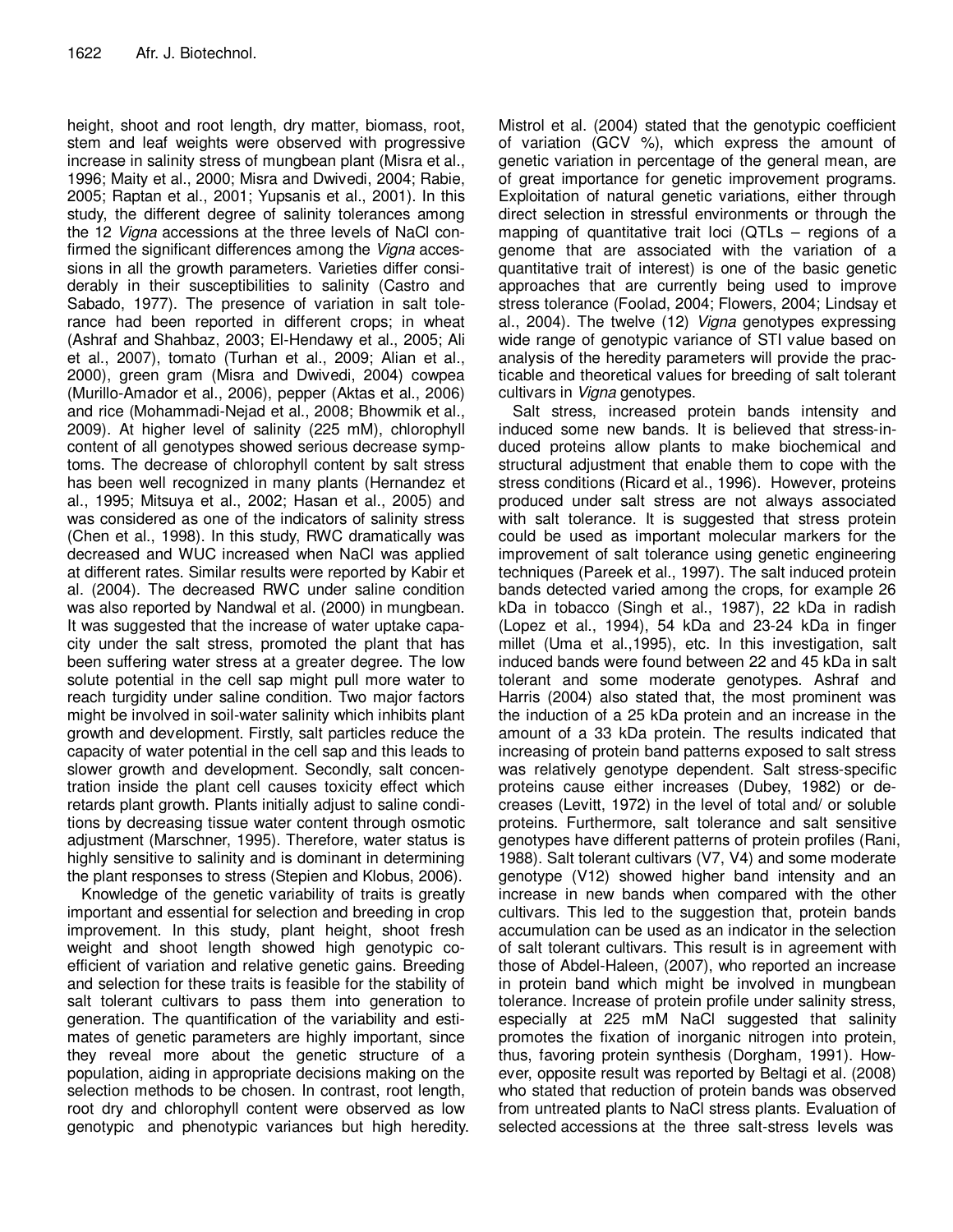clustered into 2 distinct groups based on their STI values. The accessions which make up group A in the cluster analysis correspond to the most salt-resistant species of V7 and V4. Concerning wild relatives, ancestor of mungbean (V. radiata var. sublobata), (V6), showed sensitivity to salt stress, whereas, that of black gram (V. mungo var. silvestris), (V12), was observed relatively tolerant salt stress up to a 150 mM NaCl level. However, the number of stains used for the evaluation of salt tolerance among the wild accessions was so few that further collection and evaluation are still necessary. Jeannette et al. (2002) reported that wild Pheseolus species were ranked as the most tolerance salinity stress.

In conclusion, this study investigated the tolerance of twelve (12) Vigna species to four concentrations of NaCl (0, 75, 150 and 225 mM NaCl). On the basis of the growth parameters measured, the result demonstrated genetic variation in early seedling growth responses to salinity among and within the *Vigna* species. New protein banding patterns were detected among the tolerant genotypes, while sensitive genotypes showed no variation between the control and the salt treatments. Among the twelve (12) Vigna genotypes studied, V4 and V7 showed better performance and are recommended for general cultivation in salt affected areas (Ayeyawadi and Bago Division) due to their tolerance to salt stress. For the future prospects, they can be utilized through appropriate selection and breeding for their improvement in salt tolerance. Genetic evaluation of genotypes based on salt tolerance indices could be exploited in the breeding of salt tolerant genotypes among the *Vigna* accessions.

#### **ACKNOWLEDGEMENTS**

The research reported in this work was funded by Japanese government (Monbukagakusho: Mext) Scholarship Association. The authors wish to express their thanks to the Myanmar Seed bank and National Institute of Agricultural Science (NIAS), Japan for furnishing much of the material used in this study.

#### **REFERENCES**

- Abdel-Haleen MA (2007). Physiological Aspects of Mungbean Plant (Vigna radiata L. Wilczek) in Response to Salt Stress and Gibberellic Acid Treatment. Res. J. Agric. Biol. Sci. 3: 200-213.
- Akbar M, Yabuno T (1977). Breeding for saline resistant varieties of rice. IV. Inheritance of delayed-type panicle sterility induced by salinity. Jpn. J. Breed. 27: 237-240.
- Aktas H, Abak K, Cakmak I (2006). Genotypic variation in the response of pepper to salinity. Scientia. Hortic. 110: 260-266.
- Ali Z, Salam A, Muhammad Azhar F, Ahmad Khan I (2007). Genotypic variation in salinity tolerance among spring and winter wehat (Triticum aestivum L.) accessions. S. Afr. J. Bot. 73: 70-75.
- Alian A, Altman A, Heuer B (2000). Genotypic difference in salinity and water stress tolerance of fresh market tomato cultivars. Plant Sci. 152: 59-65.
- Arora RK, Chandel KPS, Joshi BS (1973). Morphological diversity in Phaseolus sublobatus Rox. Curr. Sci. 42: 358-361.
- Ashraf M (1994). Genetic variation for salinity tolerance in spring wheat. Hereditas, 120: 99-104.
- Ashraf M, Harris PJC (2004). Potential biochemical indicators of salinity tolerance in plants. Plant Sci. 166: 3-16.
- Ashraf M, Shahbaz M (2003). Assessment of genotypic variation in salt tolerance of early CIMMYT hexaploid wheat germplasm using photosynthetic capacity and water relations as selection criteria. Photosynthetica, 41(2): 273-280.
- Beltagi MS, Isamail Mona A, Moharmed Fouad H (2008). Induced salt tolerance in common bean (Phaseolus vulgaris) by gamma irradiation. Pak. J Biol. Sci. 9(6): 1143-1148.
- Bhowmik SK, Titov S, Islam MM, Siddika A, Sultana S, Haque MDS (2009). Phenotypic and genotypic screening of rice genotypes at
- seedling stage for salt tolerance. Afr. J. Biotechnol. 8(23): 6490-6494. Bohnert HJ, Jensen RG (1996). Metabolic engineering for increased salt tolerance-the next step. Aust. J. Plant Physiol. 23: 661-667.
- Castro RVU, Sabado SR (1977). Influence of varying level of salt applied at different stages on the growth and yield of rice. Grains J. 2(3): 43-45.
- Chandel KPS (1984). The wild ancestors of urd and mungbeans (Vigna mungo L. and V. radiata L. Wilezek). Bot. J. Linn. Soc. 89: 85-96.
- Chen DM, Keiper FJ, De Filippis LF (1998). Physiological changes accompanying the induction of salt tolerance in Eucalyptus microcorys shoots in tissue culture. J. Plant Physiol. 152: 555-563.
- Dorgham EA (1991). Effect of water stress, irradiation and nitrogen fertilization on grain filling, yield and quality of certain wheat cultivars. Ph.D. Thesis. Ain Shams University of Cairo, Egypt.
- Dubey RS (1982). Biochemical changes in germinating rice seeds under saline stress. Biochem. Physiol. 177: p. 523.
- El-Hendawy SE, Hu Y, Yakout GM, Awad AM, Hafiz SE, Schmidhalter U (2005). Evaluating salt tolerance of wheat genotypes using multiple parameters. Eur. J. Agron. 22: 243-253.
- FAO (2005). Global network on integrated soil management for sustainable use of salt-affected soils. Rome, Italy: FAO Land and Plant **nutrition** Management Service. http://www.fao.org.ag/agl/agll/spush
- Flowers TJ (2004). Improving crop salt tolerance. J. Exp. Bot. 55: 307- 319.
- Foolad MR (2004). Recent advances in genetics of salt tolerance in tomato. Plant Cell Tissue Organ Cult. 76: 101-119.
- Hare PD, du Plessis S, Cress WA, van Staden J (1996). Stress induced changes in plant gene expression. S. Afr. J. Sci. 92: 431-439.
- Hasan R, Ohnuki Y, Kawasaki M, Taniguchi M, Miyake H (2005). Differential sensitivity of chloroplasts in mesophyll and bundle sheath cells in maize, an NADP-malic enzymetype C4 plant, to salinity stress. Plant Prod. Sci. 8: 567-577.
- Hernandez JA, Olmos E, Corpas FJ, Sevilla F, del Rio LA (1995). Saltinduced oxidative stress in chloroplasts of pea plants. Plant Sci. 105: 151-167.
- Jaleel CA, Gopi R, Manivannan P, Panneerselvam R (2007). Antioxidative potentials as a protective mechanism in Catharanthus roseus (L.) G. Don. plants under salinity stress. Turk. J. Bot. 31: 245- 251.
- Jeannette SB, Richard C, Jonathan PL (2002). Salinity Tolerance of Phaseolus Species during Germination and Early Seedling Growth. Crop Sci. 42: 1584-1594.
- Kabir ME, Karim MA, Azad MAK (2004). Effect of potassium on salinity tolerance of mungbean (Vigna radiata L. Wilezek). J Biol. Sci. 4: 103- 110.
- Laemmli UK (1970). Cleavage of structural proteins during the assembly of the head of bacteriophage T4. Nature, 227: 680-685.
- Levitt J (1972). Salt and Ion stress: Responses of Plants to Environmental Stress. Academic Press, New York, p. 498.
- Lindsay MP, Lagudah ES, Hare RA, Munns R (2004). A locus for sodium exclusion (Nax1), a trait for salt tolerance, mapped in durum wheat. Func. Plant Biol. 31: 1105-1114.
- Lopez FG, Vansuyt P, Fourcroy F, Case-Delbart (1994). Accumulation of a 22-kDa protein and its mRNA in the leaves of Raphanus sativus in response to salt stress or water stress. Physiol. Plant. 91 605-614.

Maas EV (1990) Crop salt tolerance. In: Agricultural salinity Assessment and Management. American Society of Civil Engineers. New York.

Maity SG, Roy BM, Pal C, Pal B, Chakrabarti D, Charjee AB (2000).